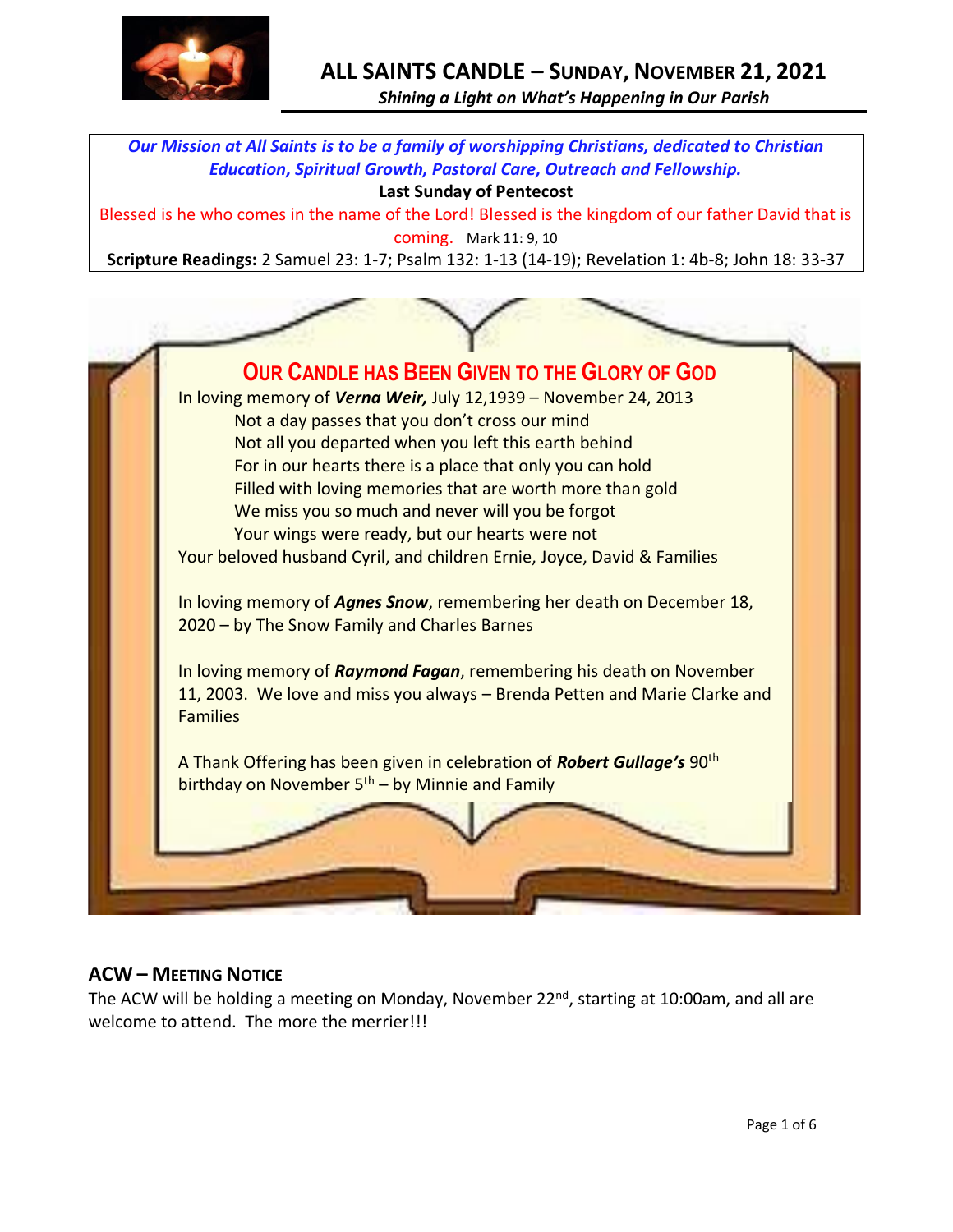# **FALL FAIR – THURSDAY, NOVEMBER 11TH**



On **Saturday, November 27th**, we will be hosting **cold plate take outs** consisting of a **combination of Roast Beef and Ham**. The cost is only \$15, and due to COVID regulations, preordering the meals are required. Pick-up begins at 11:00am at the lower level of the Parish Hall. To place your order, please call Enid at 682-9367, Carol at 834-2284, or Aura at 682-3775.

**Please pass this along to family, friends, and co-workers.** Thank-you for your support !!!

### **CHRISTMAS HAMPER GIFT CARDS**

The CBS-Paradise Food Bank are not asking for Christmas Hampers this year, but instead are asking for donations to buy gift cards for families. Special "Christmas Food Hamper" envelopes are available at the back of the Church, or from our Parish Office. Alternatively, you may forward your donation to [donations@allsaintsparish.ca,](mailto:donations@allsaintsparish.ca) and kindly mark it "Christmas Hamper Gift Cards".



### **CHRISTMAS BULB MEMORIALS**



We invite you to remember your loved ones this Christmas season by placing a Christmas bulb ornament on our Christmas tree which will be prominently located on our Altar. If you wish to take them home to hang on your own tree, you can do so on Christmas Eve. For your kind donation of \$5.00 you can purchase these ornamental bulbs from the Parish Office. Alternatively, you may email us a[t office@allsaintsparish.ca](mailto:office@allsaintsparish.ca) and we can reserve one for you, and you can then forward your donation to [donations@allsaintsparish.ca](mailto:donations@allsaintsparish.ca), and kindly mark it "Christmas Bulb".

### **PARISH HALL HEATER REPLACEMENT CAMPAIGN**

*We asked for your help, and you are indeed stepping up to the call.* Vestry has just recently approved the expenditure of **\$13,000 for the replacement of six large heaters and thermostats in the lower level of our Parish Hall**. This is both a safety and revenue affecting issue. Over the past winter, for safety reasons, we were forced to turn off the electrical breakers to these units, and fortunately (or unfortunately), due to the COVID shutdown, we did not have any activities planned for this space. But now, fortunately, things are looking somewhat brighter with respect to getting a little closer back to normal.



We have been fortunate to have a parishioner who is an electrician, and he has been gracious enough to help us "cripple along". Unfortunately, the time has come that we are now forced to act. With the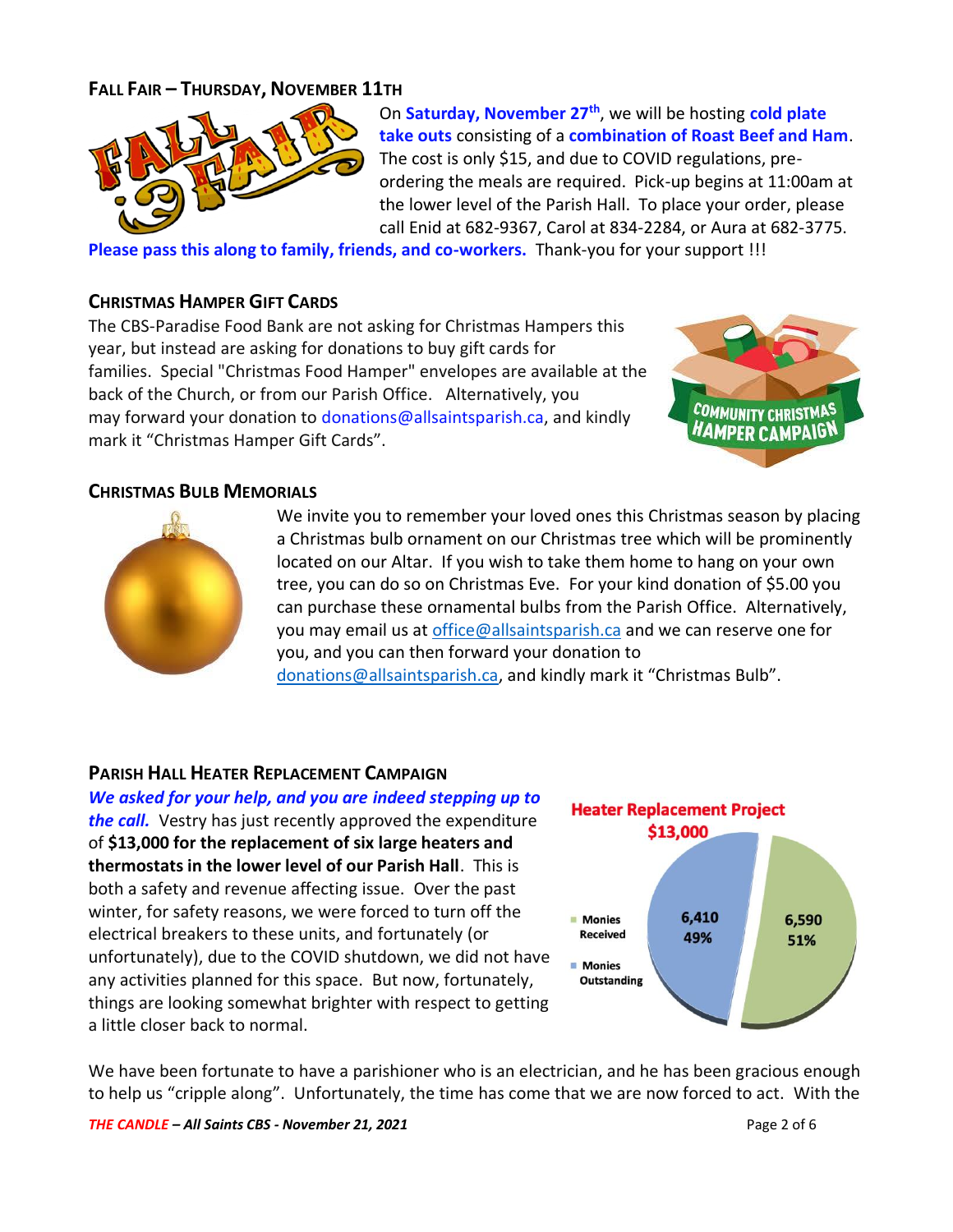colder fall and winter months quickly setting in around us, we run the risk of losing some muchneeded revenue that we typically generate from this facility. This includes a significant **long-term rental contract, ongoing clinics such as blood collections, flu shots, and COVID vaccinations**, to name just a few. This facility is also used for several our own major internal fundraising events such as our Fall Fair, ACW Dinners and Take Outs, and other catered events. As well, our weekly **Wednesday Tea Room Luncheons** could be placed in jeopardy, which would once again be heartbreaking for our Parish.

We have established a special "Capital Donations Account" to track funds that we collect to help pay the costs of this important project. Vestry has received approval from the Diocese to temporarily borrow from one of our AJIF (Anglican Joint Investment Fund) accounts, which will eventually have to be repaid from donated Capital Funds.

We look forward to your continuing support with this special need and ask. You may place an envelope marked "**Heater Replacement Fund**" in the offertory plate or send along an eTransfer to donations@allsaintsparish.ca with a note indicating "**Heater Replacement Fund**". Or you may simply drop by the Parish Office and use our secure drop-box, or pop into the office itself.

This is so important to the sustainability of our Parish. **THANK YOU** so much!!

All Saints CBS Vestry - Email: [vestry@allsaintsparish.ca](mailto:vestry@allsaintsparish.ca)

### **CONFIRMATION CLASSES AT ALL SAINTS**



Our next Confirmation Class is on November 21<sup>st</sup> at 2:00pm in the lower level of the Parish Hall. It will be a 2-hour Sunday afternoon session, and will continue again on December 12<sup>th</sup>.

If you have not yet registered, and will be aged 11 years on or before December 31, 2021, please contact Joanne Simfukwe at 682-8103 or [joannesimfukwe@gmail.com](mailto:joannesimfukwe@gmail.com)

Because we had such a great response to confirmation registration, we are now seeking additional companions to help with the program this year. If you are interested, and are able to join our team, please contact Joanne Simfukwe at 682-8103 or [joannesimfukwe@gmail.com](mailto:joannesimfukwe@gmail.com)

### **PARISH HALL AVAILABLE FOR RENTALS**

We are pleased to announce that our Parish Hall is once again available for rentals. Please make yourself familiar with the new revised guidelines listed below. Also, we encourage you to pass this along to family, friends, and business associates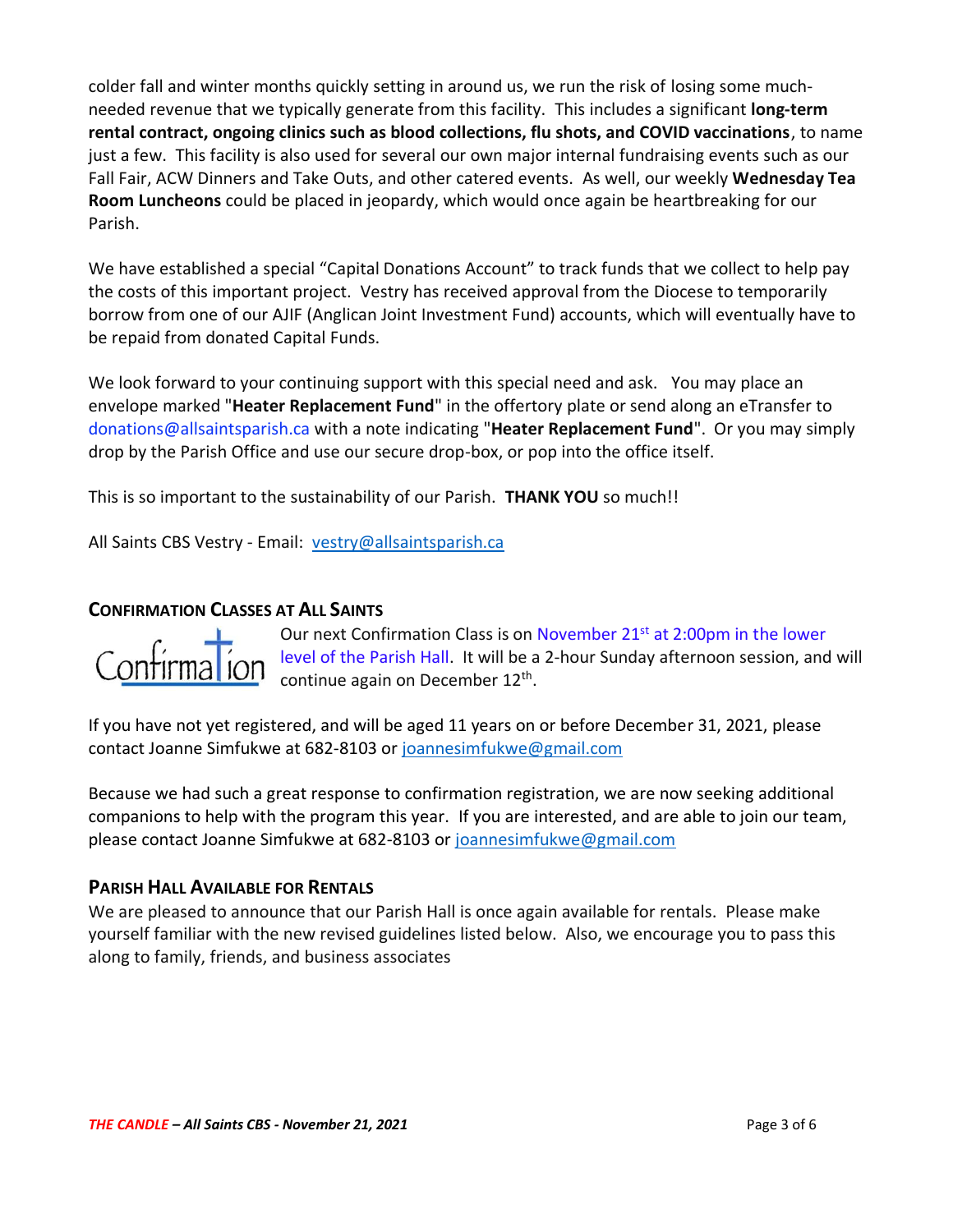# **VACCINATION RECORD POLICY**



*Policy Change:* Where an individual agrees, Parishes are permitted to retain a record of the fact that an individual has provided proof of vaccination, and may rely upon this record to verify proof of vaccination for future occasions. Thus, Parishes may compile a list of people of whom their vaccination status has already been verified, and utilize that list for proof of vaccination without having the individual present such proof every time they attend a gathering in the Parish.

# **ALL SAINTS TEA ROOM - EVERY WEDNESDAY AT NOON**



We would like to thank all those who continue to attend and support our Tea Room Luncheon every Wednesday at noon. We certainly look forward to seeing you each week for some great food, fun, and fellowship. Please be aware that because of COVID regulations and limited seating capacity, you will have to pre-register. To help us avoid congestion at the door, especially with the unsettling fall weather, please contact Enid Haines at 682-9367, or Aura Farrell at 682-3775.

# **DO WE HAVE YOUR EMAIL ADDRESS?**

Now, more than ever, email is becoming one of the safest and quickest ways for our Parish to keep you informed. If we do not already have you email address on file, and you are not regularly receiving our bulletins and information updates, we would love for your to provide it to us. Please email it to [communications@allsaintsparish.ca,](mailto:communications@allsaintsparish.ca?subject=eMail%20Address%20Update) or simply [click here](http://allsaintsparish.ca/email_updates) to complete our online email registration form.



# **REVISED DIOCESAN GUIDELINES FOR WORSHIP AND GATHERING**

On August 10, 2021 the Diocese issued a new Diocesan guidelines document titled, *[The New Has](https://anglicanenl.net/home/wp-content/uploads/2021/08/The-New-Has-Come-August-10-2021.pdf?fbclid=IwAR2_9nhbxB2LEc3XOqAP_nvoRu4G5Mt6NWIYwOEYNI0OtUl0atv2QwCfCY0)*  **[Come](https://anglicanenl.net/home/wp-content/uploads/2021/08/The-New-Has-Come-August-10-2021.pdf?fbclid=IwAR2_9nhbxB2LEc3XOqAP_nvoRu4G5Mt6NWIYwOEYNI0OtUl0atv2QwCfCY0)**, which can be viewed or downloaded [here.](https://anglicanenl.net/home/wp-content/uploads/2021/08/The-New-Has-Come-August-10-2021.pdf?fbclid=IwAR2_9nhbxB2LEc3XOqAP_nvoRu4G5Mt6NWIYwOEYNI0OtUl0atv2QwCfCY0) It is subject to change as further restrictions are eased or reinstated

**CHURCH OFFERTORY ENVELOPES –** We encourage you to continue to use our secure mail drop-slot,

which is located at the top of the stairs, just to the left of the main entrance of our Parish Hall. You may also e-Transfer your offering via Interac simply by emailing it to [donations@allsaintsparish.ca.](mailto:donations@allsaintsparish.ca) And of course, we always encourage you to consider signing up for our eGivings program which automatically deposits your offering at whatever interval you choose and are comfortable with. Simply [click here](http://allsaintsparish.ca/egiving-online-information-form) to register, or go to our website and follow the eGiving notes. If

you have [any](https://wfsites-to.websitecreatorprotool.com/870a5dd5.com/Admin/%7BSK_NODEID__22939341__SK%7D) questions, please email your Finance Team at [finance@allsaintsparish.ca,](mailto:finance@allsaintsparish.ca) or call our

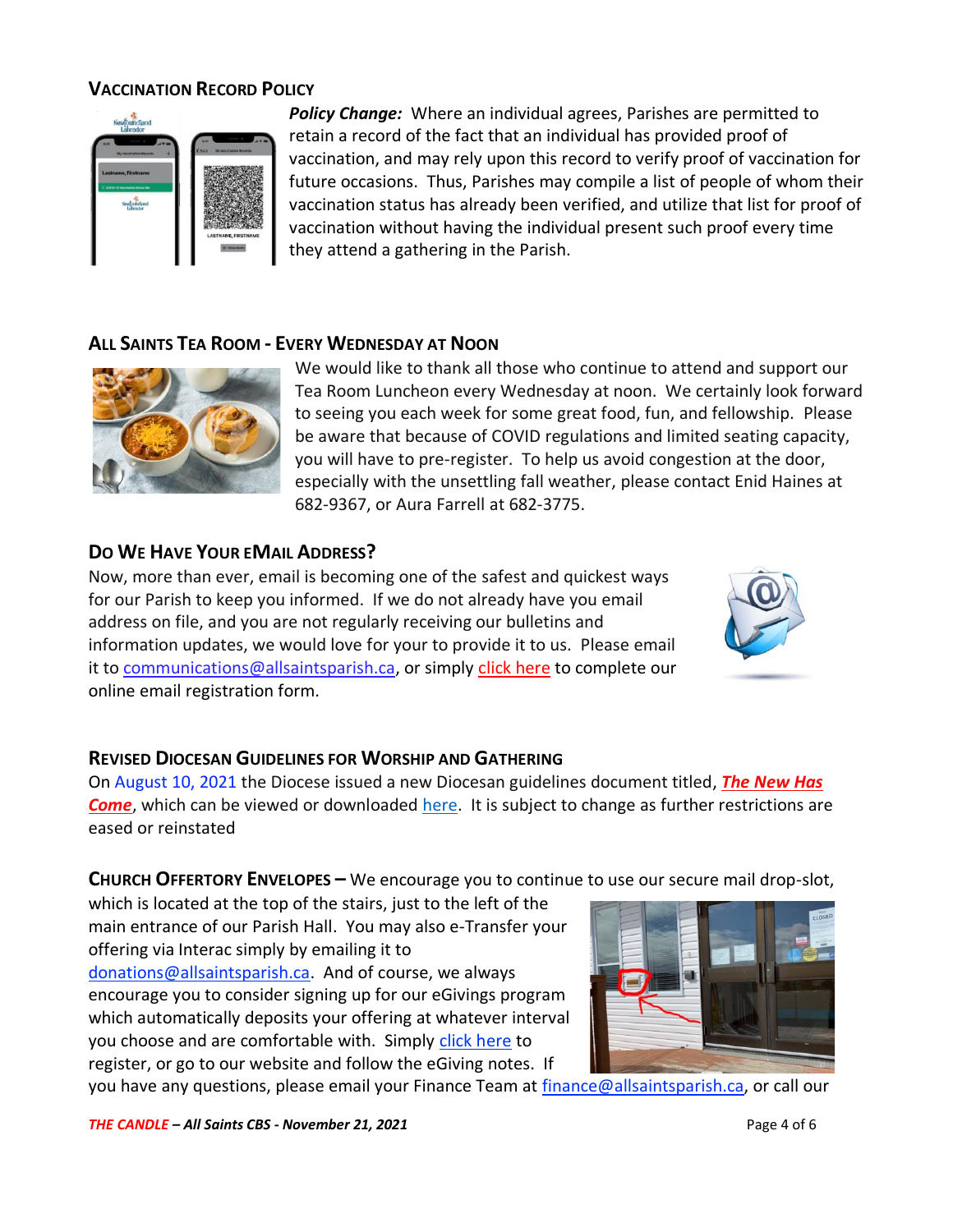Office at 834-4501.

# **SPONSORING 'THE CANDLE'**



We invite you to sponsor our weekly bulletin, **'***THE CANDLE***'**, and have it dedicated in memory of a loved one. Your personal tribute will be prominently posted on the Bible graphic located at the top of the front page, and your kind donation of \$25 would be greatly appreciated. Additionally, you can honor a loved one by posting

your favourite picture, along with a memorial verse, and your kind donation of \$50 for this full-page tribute is greatly appreciated. A paper copy of '*THE CANDLE*' is distributed at all Sunday services, and a digital copy is permanently archived on our Parish website at [allsaintsparish.ca](http://allsaintsparish.ca/thecandle.html)

### **IN MEMORIAM - HEATER REPLACEMENT FUND**

- In loving memory of *Raymond Fagan*, remembering his death on November 11, 2003 by Violet & Peter
- In loving memory of *Violet Butler* by Calvin and Family
- Remembering *John Butters* by Ruby Lodge #239, Kelligrews
- In loving memory of *Derick Kennedy* by Joy, Norman, Lisa & Seamus
- In memory of *Derick Kennedy* Herb & Dot Reid
- In memory of *Derick Kennedy* by Tony & Wanda Batten
- In memory of *Derick Kennedy* by Linda & George McDonald
- In memory of *Derick Kennedy* by Ken & Dianne Batten
- In loving memory of *Florence Petten*, remembering her passing November 13, 2016 by Myrtle, Ern & Family

### **IN MEMORIAM - GENERAL FUND**

- In memory of *Derick Kennedy* by Jim, Sandra and Tammy Batten
- In memory of *Derick Kennedy* by Herb & Dot Reid

### **IN MEMORIAM - CEMETERY FUND**

- In loving memory of *Edward Petten*, remembering his birthday November 15<sup>th</sup> by Amy & Eric Dodge
- In loving memory of *Peter Bussey*, remembering his birthday November 18<sup>th</sup> by Amy & Eric Dodge